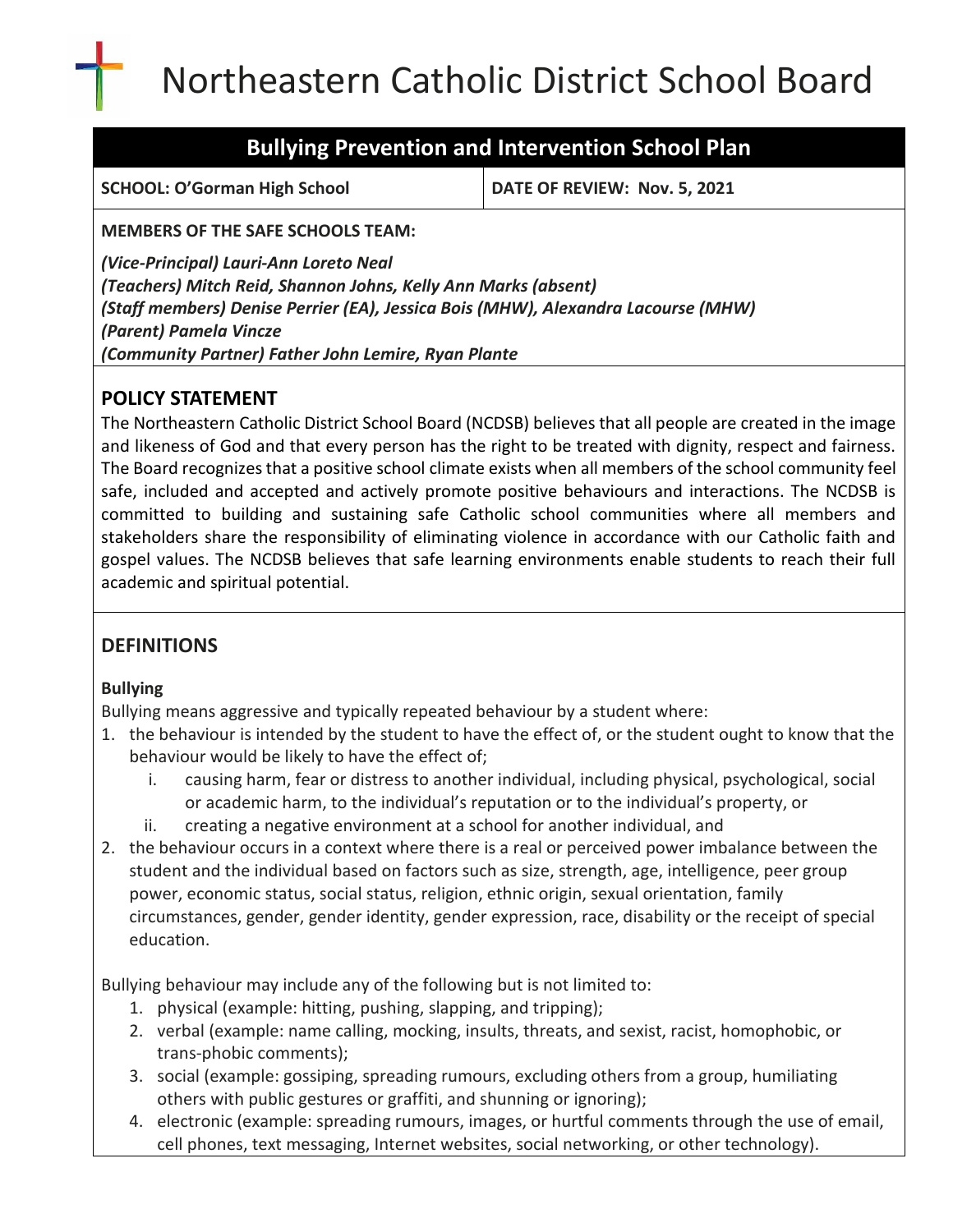#### **Cyber Bullying**

Cyber‐bullying includes bullying by electronic means, which may include:

1. creating a web page or a blog in which the creator assumes the identity of another person;

2. impersonating another person as the author of content or messages posted on the internet; communicating material electronically to more than one individual or posting material on a website that may be accessed by one or more individuals.

### **AWARENESS STRATEGIES**

School climate surveys are completed a minimum of every two years and results are shared publicly. Our next school climate survey is scheduled for November/ December *2021.*

- The Code of Conduct is reviewed and shared with a broad range of stakeholders on an annual basis. Ongoing communication of expected behaviours, including a focus on defining bullying, is accomplished through:
	- Review in homeroom classrooms at the beginning of the school year
	- Reminders during morning announcements
	- Mini lessons by Mental Health Workers on specific topics related to bullying
	- Anti-Bullying lessons and activities delivered by LINK Crew to grade nine students
- Bullying Prevention week is celebrated actively by the Board and its schools, beginning the third Sunday in November. The following activities will take place this year:
	- LINK activities focused on anti-bullying will be delivered to grade nine classrooms.
	- Introduce the virtues recognition program acknowledging loving acts
	- Drumming and smudging education and activities during grade nine retreat as well as Monday during lunch
	- LINK News message focused on anti-bullying
	- Affirmation messages/ sticky notes to be placed on lockers throughout the week
- **E** All schools have Safe Schools Teams who review school-based data to identify areas of concern related to bullying, and implement strategies to reduce incidences and provide ongoing support and learning for students.

# **PREVENTATIVE STRATEGIES AND PROGRAMS**

#### **Student and Classroom Level**

- Provide opportunities for students to talk about bullying and define unacceptable behaviours.
- Involve students in establishing classroom rules to prevent bullying and to support a positive and welcoming classroom environment.
- Provide and regularly reinforce clear expectations for appropriate student behavior.
- Reward positive behaviour through the virtues recognition project at the beginning of a new Virtue month.
- Educating students about cultural practices and their meaning and significance, as well how to be respectful participants or observers.
- Mini lessons delivered by MHW on various topics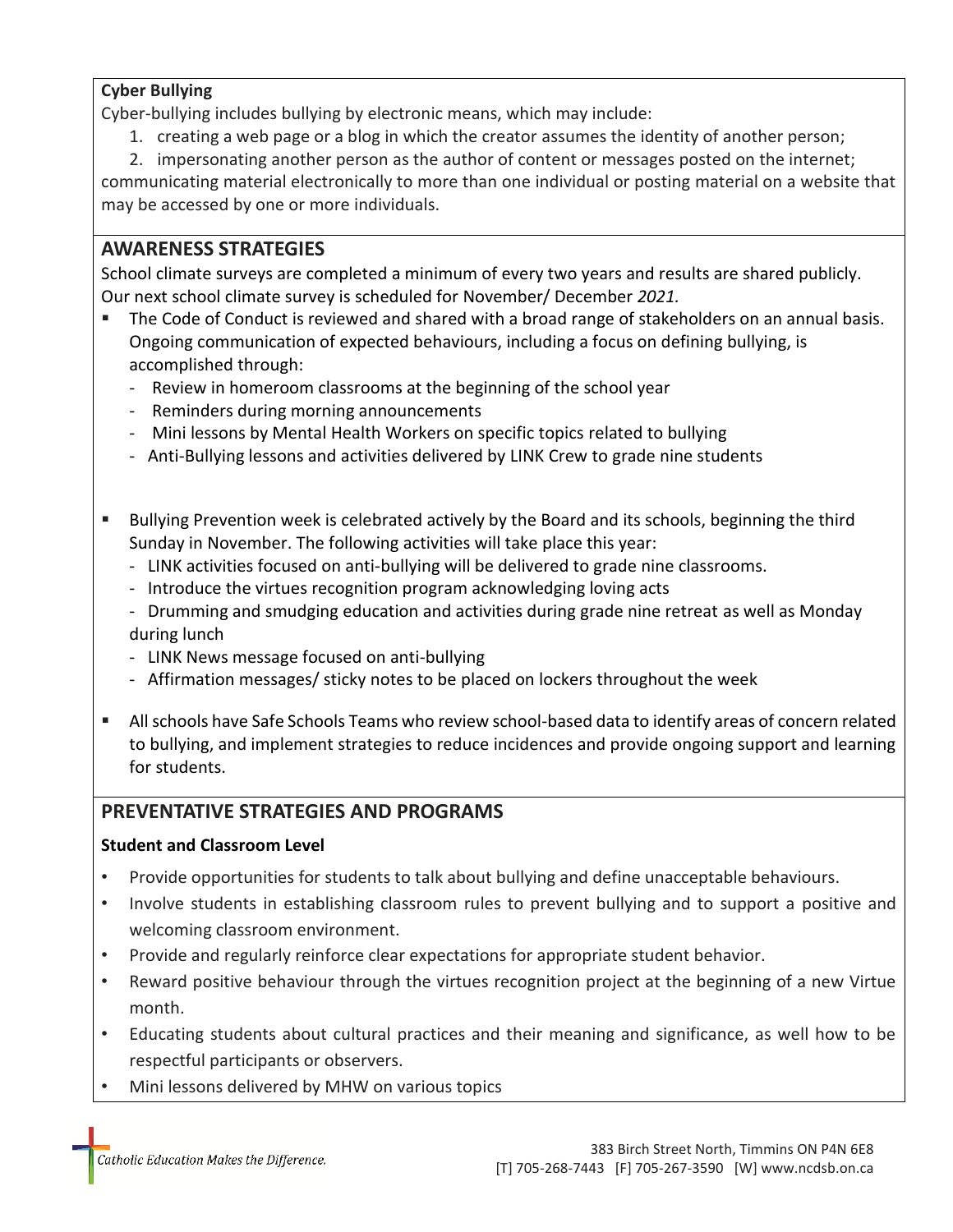- Regular class visits by school pastor to connect faith with curriculum content
- Consistently enforce school-wide rules and practices to promote positive behaviour.
- Communicate regularly with parents to reinforce expectations.
- Connect with parents/guardians when inappropriate behaviour occurs.
- Develop individual intervention plans for students as needed, with the support of various school personnel.
- Embed the principles of respect, equity and inclusive education through curriculum resources and classroom practices, including links to the Ontario Catholic Graduate Expectations.
- Support social-emotional learning to build and practice healthy relationship skills through various classroom activities and events, including the active exploration and celebration of the NCDSB Virtues program.
- Connect with community partners to offer unique learning experiences to students in support of establishing social-emotional learning skills and healthy relationships (i.e. mural walks, working on local farms, Wellness Wednesdays, Youth Wellness Hub, TNFC, Lord's Kitchen, Good Food Boxes, Project Love).

#### **School and Community Level**

- Establish and regularly communicate school rules regarding behaviour, including a school Code of Conduct that is shared with students, staff, parents, and community members.
- Establish a Safe Schools Team who reviews local school data and develops bullying prevention and intervention plans.
- Provide training for staff on a variety of themes including responding and reporting to incidents, and identifying and responding to bullying behaviour.
- Conduct school climate surveys and use the data to celebrate progress and establish future goals.
- Review and refine the school's student supervision plan, ensuring known areas of concern are appropriately addressed.
- Actively explore and celebrate the NCDSB Virtues with school-based activities and events.
- Regular prayer services and masses focused on the virtue of the month and its relevance to students
- Develop a variety of community partnerships to support school programs, including those that promote the development of healthy relationships and foster Catholic faith development.
- Create and promote a safe process for reporting bullying, and ensure all school community members are aware of the process.
- Support student-lead initiatives, activities, and co-curricular clubs that intend to reduce bullying, promote well-being, and demonstrate equity and inclusivity (i.e. Anti-bullying pledges, Pink Shirt Day, P.A.L.S. Playground Program, GSA – Gay-Straight Alliance, etc.).
- Establish opportunities for student recognition to celebrate positive contributions to the school community (i.e. NCDSB Virtues awards, student leadership awards, etc.).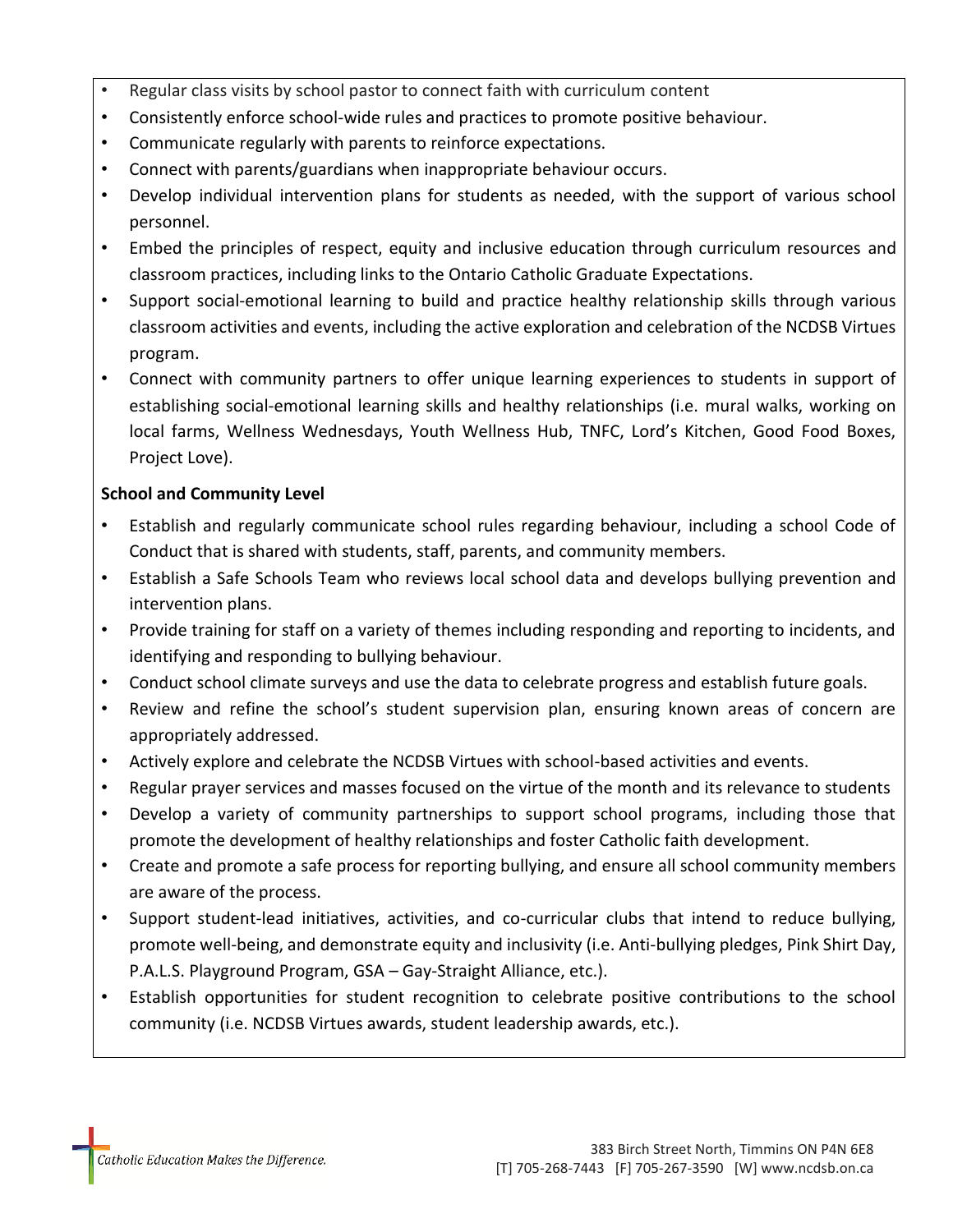**INTERVENTION AND SUPPORT STRATEGIES** Reporting incidents of bullying is the responsibility of all students and staff. Reported incidents of bullying will be investigated and addressed through the teacher and/or principal/vice-principal.

- LINK leaders act as mentors and peers who can assist and guide students who are experiencing bullying.
- Provide an online forum for safe and supported reporting of bullying incidents (Google Form with QR code linked to OHS Guidance page on Brightspace)
- Incidents of bullying will be followed up with the students involved and their parents/guardians, the students' teachers, and other school staff and community partners where appropriate.
- In line with school board procedures, when addressing incidents of bullying, a progressive discipline approach will be applied, which could include the following for students who engage in bullying:
	- review of expectations;
	- written work assignment with a learning component relevant to the behaviour;
	- direct skills instruction, with opportunities to practice and receive feedback;
	- peer mentoring;
	- **■** detention;
	- peer mediation;
	- restorative justice;
	- referrals for consultation;
	- classroom or school transfer;
	- suspension;
	- expulsion.
- Students who engage in bullying, who have been bullied, or may have witnessed or been affected by bullying will receive support from the school, which may include but is not limited to the following:
	- One on one and/or group meetings;
	- Learning opportunities;
	- Restorative justice;
	- Contracts or behaviour plans;
	- Referrals to board-based supports and services and/or community partners.

# **RESOURCES**

#### **Northeastern Catholic District School Board Resources**

NCDSB [Policy E-4 Safe Schools](https://www.ncdsb.on.ca/policy/POLICY%20MANUAL%202013/New%20Section%20E%20-%20Education,%20Schools,%20&%20Students/E-34%20Safe%20Schools.pdf)

NCDSB Procedure APE-020 Safe Schools: Code of Conduct NCDSB Procedure APE 021 Safe Schools: Bullying Prevention and Intervention NCDSB Procedure APE 022 Safe Schools: Promoting Positive Student Behaviour

NCDSB [Mental Health Resources](https://www.ncdsb.on.ca/mental-health-resourcess.php)

#### **Provincial and National Resources**

Ministry of Education Safe and Accepting Schools <http://www.edu.gov.on.ca/eng/parents/safeschools.html>